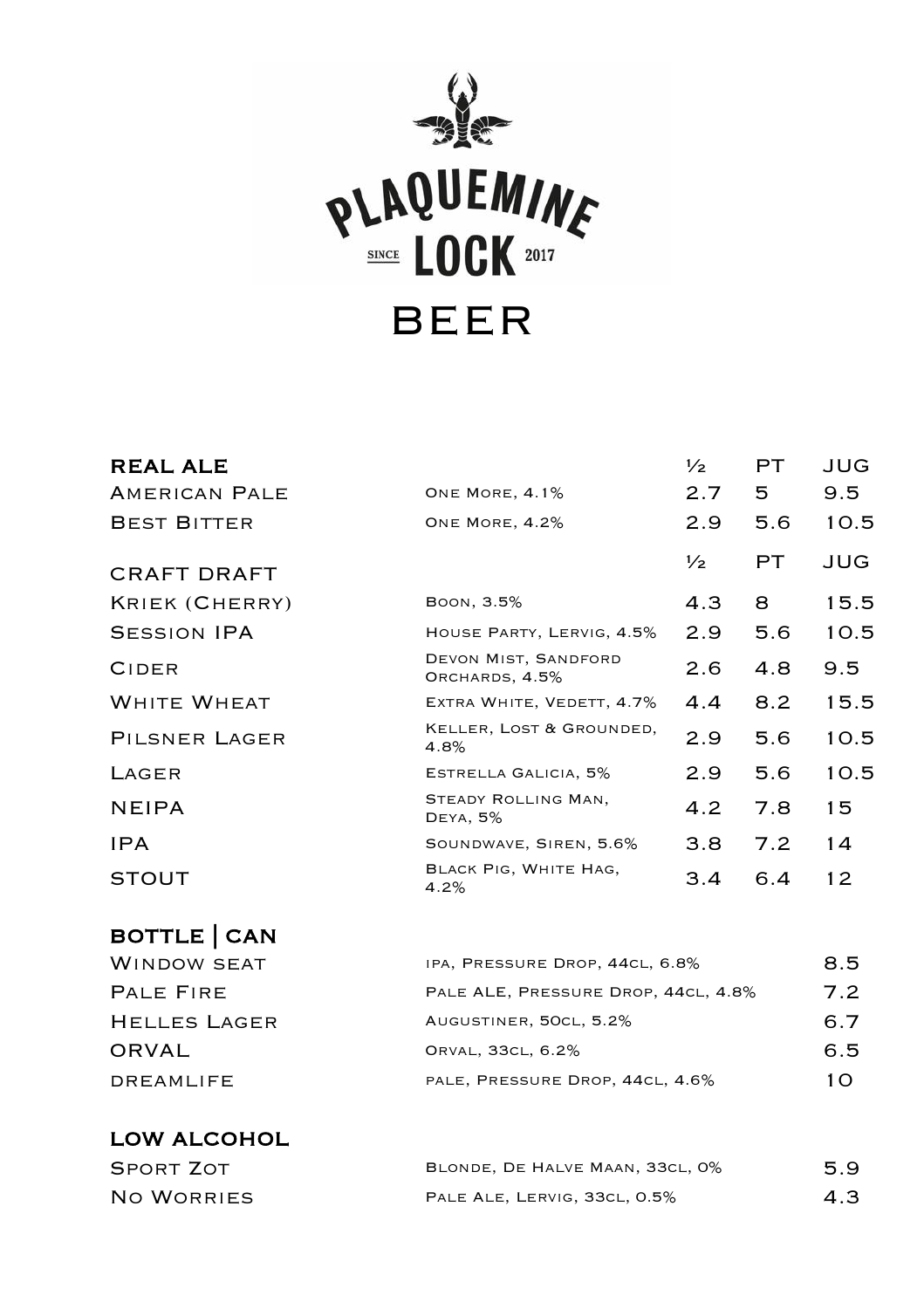# WHITE & FIZZ

| <b>FIZZ</b>                                 | $LIGHT \rightarrow RICH$                        | BT / 125 |
|---------------------------------------------|-------------------------------------------------|----------|
| PROSECCO                                    | LUNA ARGENTA, IT                                | 30       |
| <b>CAVA</b>                                 | MAS MACIÀ, ES                                   | 31/6.1   |
| CHAMPAGNE<br>BRUT                           | ERNEST REMY, FR                                 | 57       |
| CHAMPAGNE<br>ROSÉ                           | LALLIER, FR                                     | 54       |
| <b>CHAMPAGNE</b><br>GRAND CRU               | BLANC DES NOIRS, ERNEST REMY, FR<br>(375ML)     | 33       |
| <b>WHITE</b>                                | $LIGHT \rightarrow RICH$                        | BT / 175 |
| CATARATTO                                   | DA VERO, '19, IT                                | 20/5.3   |
| MUSCADET                                    | LE CONFLUENT, LIEUBEAU, FR                      | 43       |
| PINOT GRIGIO                                | CASTEL FIRMIAN, IT                              | 30       |
| CÔTES DU RHONE                              | DARRIAUD, FR                                    | 29       |
| POUILLY FUMÉ                                | SAUVIGNON, SERGE DAGUENEAU, FR                  | 40/10.6  |
| RIESLING                                    | WOHLMUTH, AT                                    | 36       |
| RIOJA BLANCO                                | AKEMI, ES                                       | 32       |
| VIOGNIER                                    | GRAN RESEVA MARAY, CL                           | 30       |
| CHARDONNAY DE<br>RIOJA                      | FINCA CARBONERA, ES                             | 34/9     |
| <b>MORE WHITE</b>                           | $LIGHT \rightarrow RICH$                        | BT / 175 |
| FURMINT                                     | KARDOS, HU                                      | 31       |
| <b>VOGLAR</b>                               | SAUVIGNON BLANC, PETER DIPOLI, IT               | 45       |
| PALOMINO FINO                               | OJO DE GALLO, ES                                | 34       |
| ALASIA                                      | CHARDONNAY, RHYS, CA                            | 61       |
| <b>ENCHANTRESS</b>                          | CHARDONNAY, SLEIGHT OF HAND, WA                 | 52       |
| REMUS                                       | CHENIN MONTLOUIS, TAILLE AUX LOUPS, FR          | 43/11.4  |
| <b>MEURSAULT</b><br>'LES CHARMES<br>DESSUS' | CHARDONNAY 1ER CRU, CHÂTEAU DU<br>MEURSAULT, FR | 100      |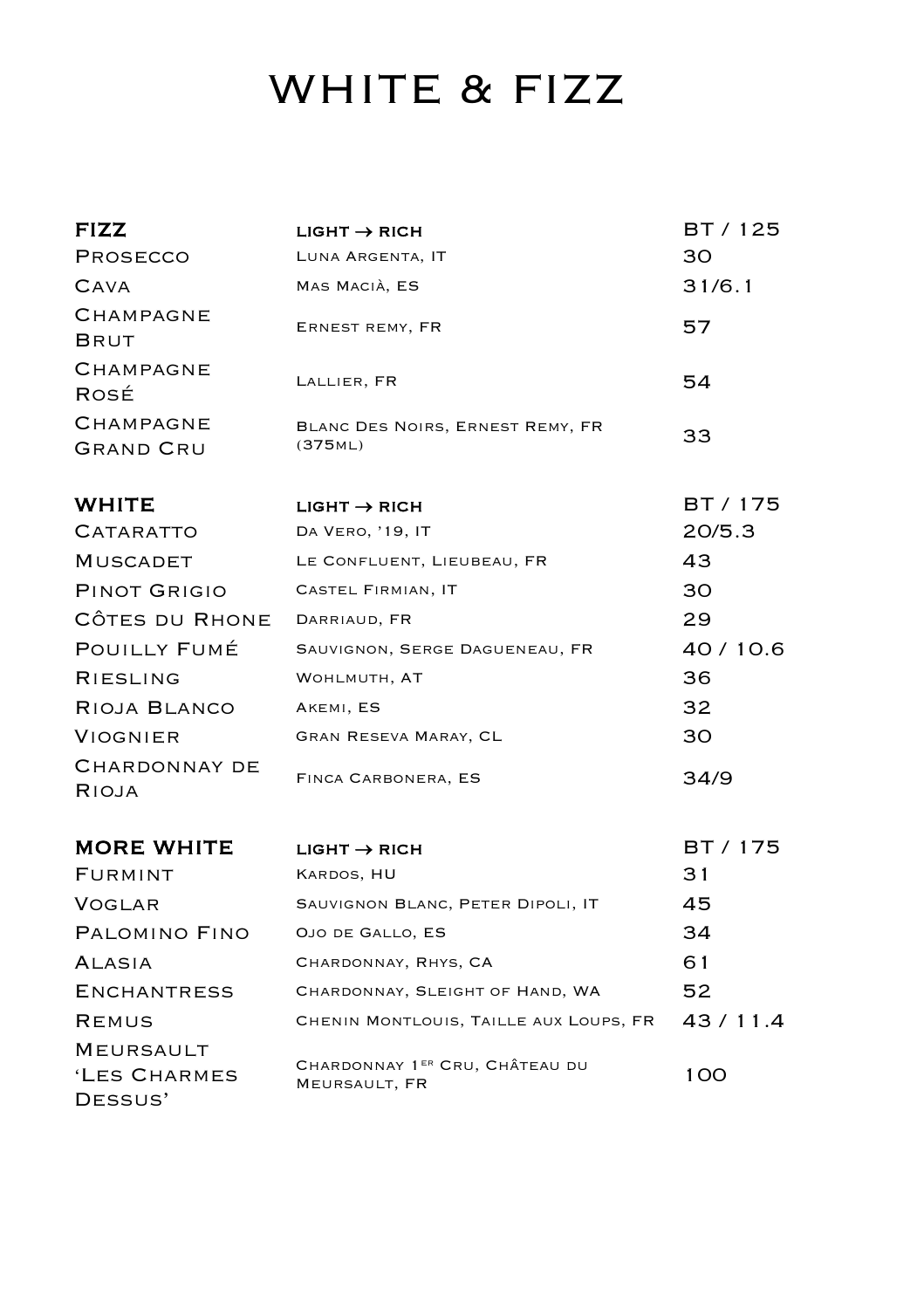### PINK & RED

| <b>ROSÈ</b>               | $LIGHT \rightarrow RICH$       | B / 175 |
|---------------------------|--------------------------------|---------|
| <b>WHISPERING ANGEL</b>   | CHATEAU D'ESCLANS, FR          | 40      |
| LANGUEDOC ROSÉ            | DOMAINE MONTROSE, FR           | 27/7.2  |
| AI POSTO DEI FIORI        | NEBBIOLO, LE PIANELLE, IT      | 41      |
|                           |                                |         |
| <b>RED</b>                | $LIGHT \rightarrow RICH$       | B / 175 |
| GAMAY (CHILLED)           | UVA NON GRATA, FR              | 24      |
| PINOT 'N'                 | PINOT NOIR, AUGUST KESSLER, DE | 59      |
| CORVINA                   | CASTELFORTE, IT                | 23/6.1  |
| <b>MERLOT</b>             | PIONERO RESERVA, MORANDÉ, CL   | 26.     |
| RIOJA CRIANZA             | TEMPERANILLO, MANOSO, ES       | 29      |
| MALBEC 'LA FLOR'          | PULENTA, AR                    | 33      |
| <b>CABERNET SAUVIGNON</b> | RENEGADE (COLUMBIA VALLEY), WA | 35/9.3  |
| ZINFANDEL 'OLD VINES'     | CLINE, CA                      | 34      |
|                           |                                |         |

**MORE RED** LYTTON SPRINGS

| MORE RED          | $LIGHT \rightarrow RICH$             | B / 175 |
|-------------------|--------------------------------------|---------|
| LYTTON SPRINGS    | ZINFANDEL BLEND, RIDGE, CA           | 68      |
| TUFFE             | SAUMUR, CHATEAU BEAULIEU, FR         | 35      |
| DOLCETTO D'ALBA   | G. D. VAJRA, IT                      | 36      |
| 815               | CABERNET SAUVIGNON, JOEL GOTT, CA    | 39      |
| ULTREIA           | MENCIA, RAÙL PERÉZ, ES               | 36      |
| TRINCA BOLOTAS    | ALENTEJO, HERDADE DO PESO, PT        | 30      |
| CONSORTIUM        | CAB. SAUVIGNON, BAND OF VINTNERS, CA | 52      |
| AMARONE COSTASERA | MASI, IT                             | 59      |